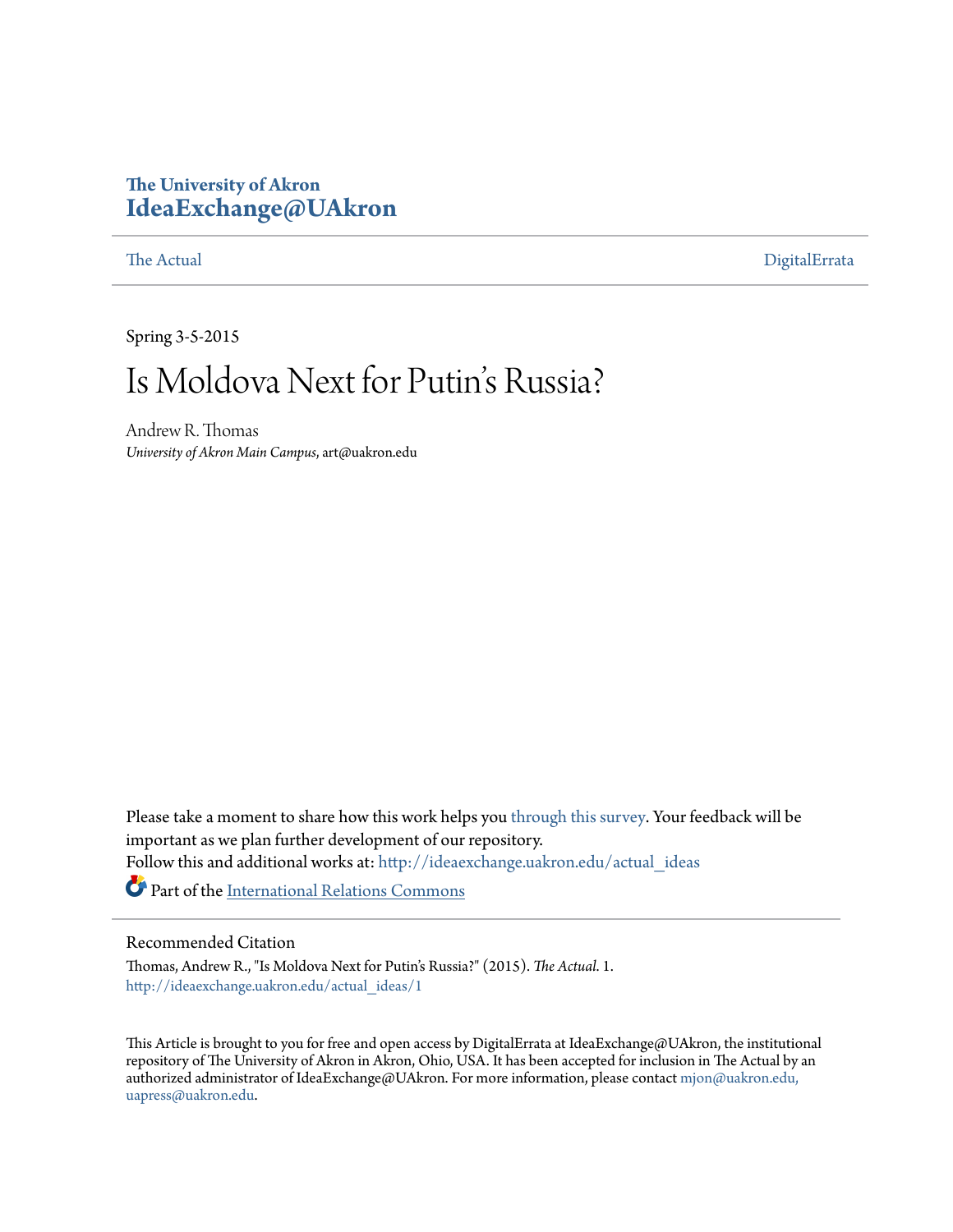# Is Moldova Next for Putin's Russia? Andrew R. Thomas The University of Akron

### Premises:

- Despite many peace overtures and hollow ceasefires, the conflict in Ukraine is escalating.
- Many experts are wondering what Russia might be planning next.
- The possible addition of American military aid to the equation might inexorably alter the situation

# Context:

Moldova is one of those countries in Europe few people can identify on a map and even fewer know anything about. Yet, Moldova sits right smack in the middle of the world's biggest potential flashpoint: a direct conflict between Russia and NATO. The current territory of Moldova was part of Romania from 1918 to 1940. During World War II, Moldova was annexed by the Soviet Union. Moldova remained under Soviet control until its independence in 1991.

However, even after gaining independence, several thousand Russian troops did not completely depart. At present, two thousand Russian soldiers occupy a sliver of land between the Dniester River and the eastern Moldovan border with Ukraine known as Transnistria.

Today, about 75% of the Moldova's total population of nearly 4 million are of Romanian ethnic origin and speak Romanian. Russians make up about 6% percent of the population. Of the 500,000 people who live in independent Transnistria around 140,000 are Russian.

Romania has been a NATO member since 2004 and a fully integrated nation into the European Union since 2007. In June of last year, Moldova signed a far-reaching association agreement with the EU and also secured visa-free travel to the Union. The government in Chisinau (Moldova's capital) did this despite complaints, warnings, and the imposition of an embargo on its wine and food by Russia.

#### Prognostication:

- While chances of Moldova becoming a full-fledged member of the EU remain years away, the country's tilt away from Moscow is raising concerns.
- Similar moves by Ukraine towards the EU were ultimately met with Russian military force.
- It is plausible that Russia might seek to launch a mission to move through Ukraine and link up with its troops in Transnistria.